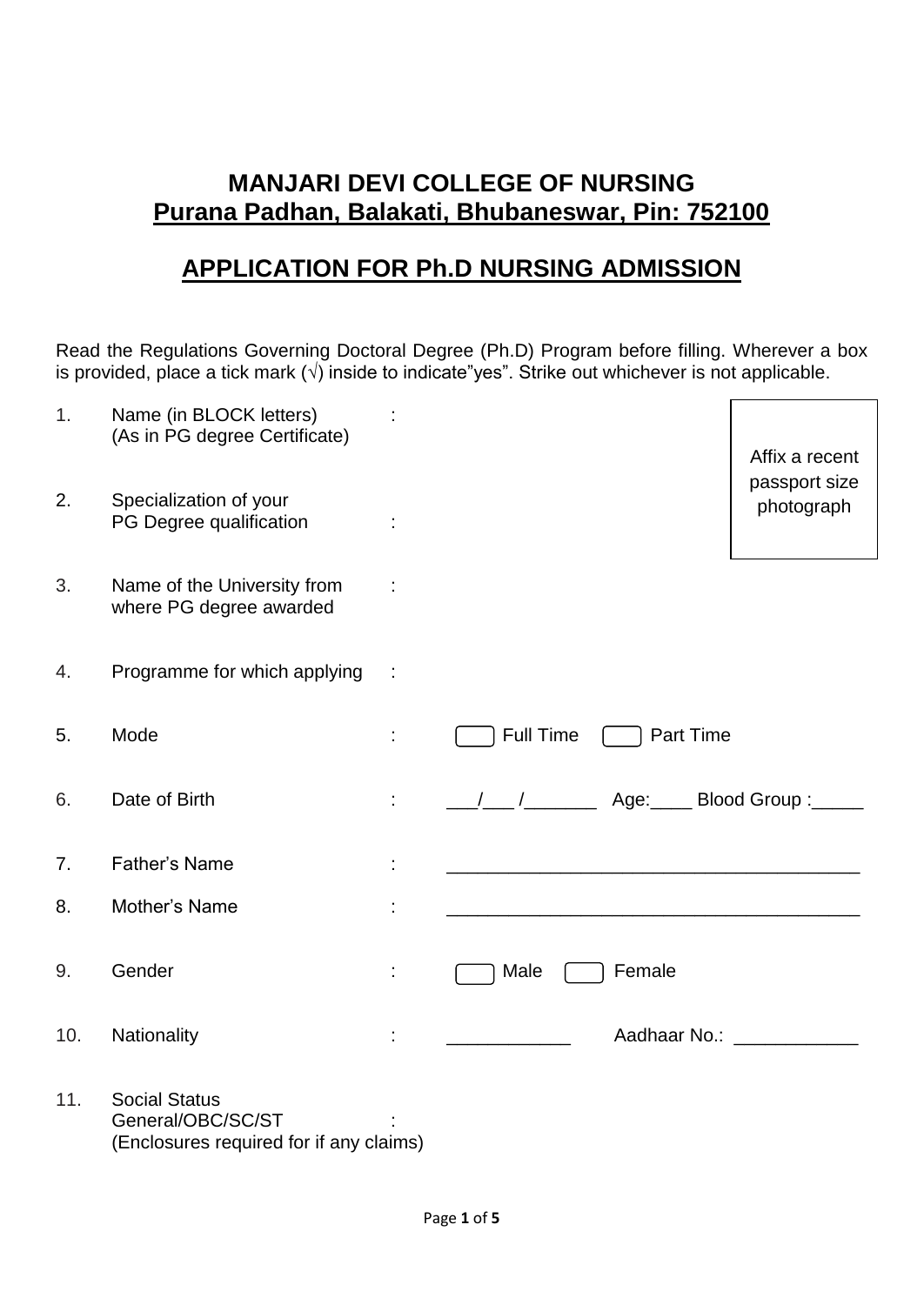12. Address for communication:

| Office (If employed)                       | Address for communication                                                                                                |
|--------------------------------------------|--------------------------------------------------------------------------------------------------------------------------|
| Designation_______________________________ | <u> 1980 - Jan Jan James, martin amerikan basar dan bagi dan basa dan bagi dan basar dan bagi dalam bagi dan bagi da</u> |
|                                            |                                                                                                                          |
|                                            |                                                                                                                          |
|                                            |                                                                                                                          |
|                                            |                                                                                                                          |
| Pin code__________________________________ |                                                                                                                          |
|                                            |                                                                                                                          |
|                                            |                                                                                                                          |
| Phone (with STD Code)                      | Phone (with STD Code)                                                                                                    |
|                                            |                                                                                                                          |
|                                            |                                                                                                                          |
|                                            |                                                                                                                          |

Office of work : \_\_\_\_\_\_\_\_\_\_\_\_\_\_\_\_\_\_\_\_\_\_\_\_\_\_\_\_\_\_\_\_\_\_\_\_\_\_\_\_

\_\_\_\_\_\_\_\_\_\_\_\_\_\_\_\_\_\_\_\_\_\_\_\_\_\_\_\_\_\_\_\_\_\_\_\_\_\_\_\_

 $\mathcal{L}_\text{max}$  , and the set of the set of the set of the set of the set of the set of the set of the set of the set of the set of the set of the set of the set of the set of the set of the set of the set of the set of the

13. If Part Time, Designation &<br>Office of work

| 14. | Details of current employment (if applicable) |                                                                                         |   |                                                                                                                                           |  |  |  |
|-----|-----------------------------------------------|-----------------------------------------------------------------------------------------|---|-------------------------------------------------------------------------------------------------------------------------------------------|--|--|--|
|     | (a)                                           | Name & Address of employer                                                              | ÷ |                                                                                                                                           |  |  |  |
|     | (b)                                           | Nature of employment                                                                    |   | Regular / Approved Probationer/ On<br>Consolidated pay / On Contract / Visiting<br>Faculty / Temporary / Teaching - Research<br>Assistant |  |  |  |
|     | (c)                                           | Scale of pay                                                                            | ٠ |                                                                                                                                           |  |  |  |
|     | (d)                                           | Date from which employed in the present post:<br>(Attach Certificate from the employer) |   |                                                                                                                                           |  |  |  |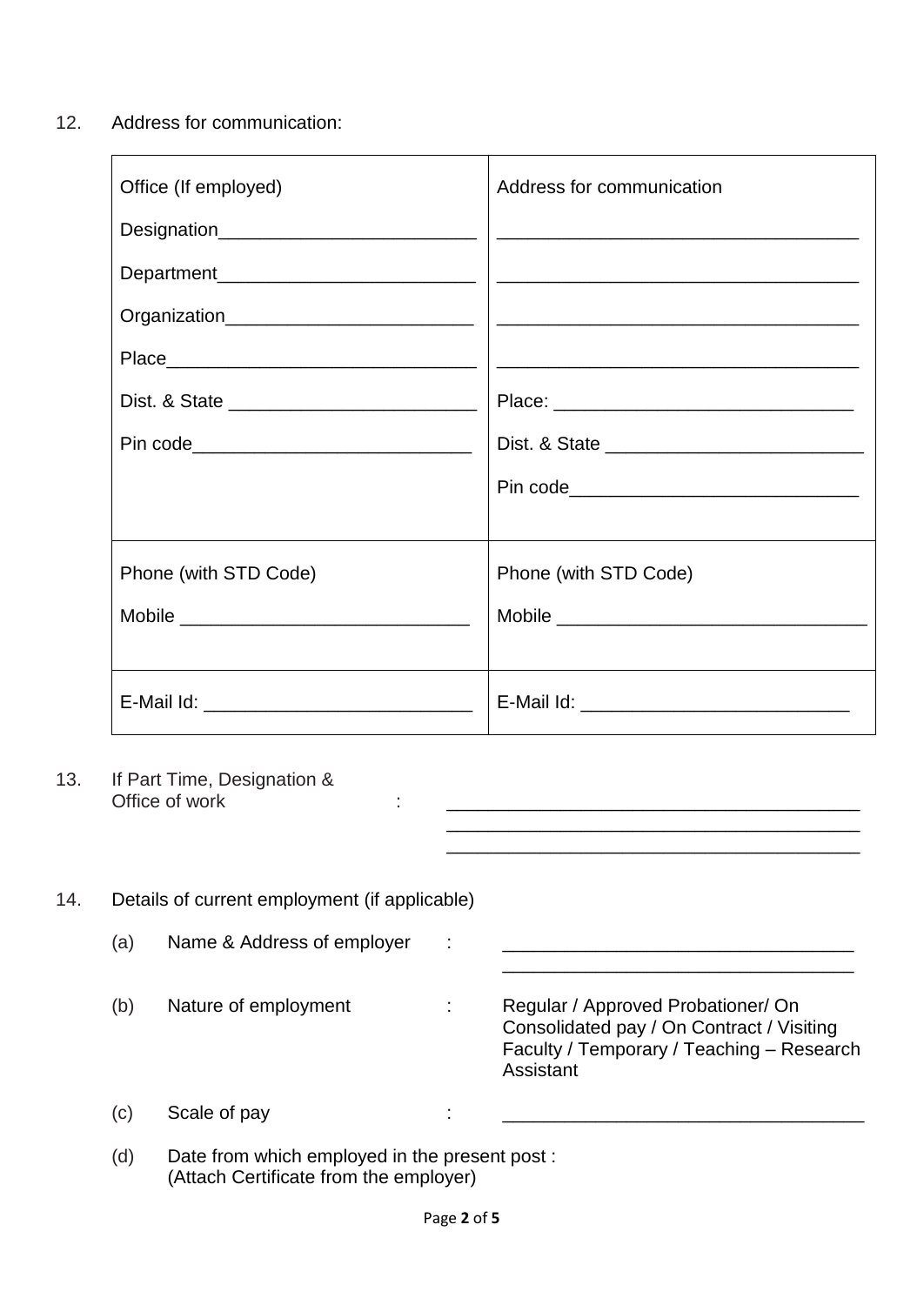### 15. Academic Credits

(Enclose copies of Degree certificates and Mark Sheets duly attested. Start with the latest degree obtained).

| $\overline{\mathsf{S}}$ . | Degree | Year of | College | Univer- | Major       | Duration | <b>Class</b> | $%$ of      | Full      |
|---------------------------|--------|---------|---------|---------|-------------|----------|--------------|-------------|-----------|
| No.                       |        | Passing |         | sity    | Discipline/ | of       | Obtained     | Marks/      | Time /.   |
|                           |        |         |         |         | Specializa- | Program  |              | Obtained    | Part      |
|                           |        |         |         |         | tion        |          |              | <b>CGPA</b> | Time /    |
|                           |        |         |         |         |             |          |              |             | Distance  |
|                           |        |         |         |         |             |          |              |             | (Specify) |
|                           |        |         |         |         |             |          |              |             |           |
|                           |        |         |         |         |             |          |              |             |           |
|                           |        |         |         |         |             |          |              |             |           |
|                           |        |         |         |         |             |          |              |             |           |
|                           |        |         |         |         |             |          |              |             |           |
|                           |        |         |         |         |             |          |              |             |           |
|                           |        |         |         |         |             |          |              |             |           |
|                           |        |         |         |         |             |          |              |             |           |
|                           |        |         |         |         |             |          |              |             |           |
|                           |        |         |         |         |             |          |              |             |           |
|                           |        |         |         |         |             |          |              |             |           |
|                           |        |         |         |         |             |          |              |             |           |
|                           |        |         |         |         |             |          |              |             |           |
|                           |        |         |         |         |             |          |              |             |           |
|                           |        |         |         |         |             |          |              |             |           |
|                           |        |         |         |         |             |          |              |             |           |
|                           |        |         |         |         |             |          |              |             |           |
|                           |        |         |         |         |             |          |              |             |           |
|                           |        |         |         |         |             |          |              |             |           |
|                           |        |         |         |         |             |          |              |             |           |

In case of foreign degrees equalance certificate is to be enclosed)

| 16. | Are you M.Phil Degree holder<br>(If yes, details with evidence)                          | Yes / No                                  |
|-----|------------------------------------------------------------------------------------------|-------------------------------------------|
| 17. | Are you qualified in<br>UGC-NET/CSIR/SLET/<br>teacher fellowship holder or<br>equivalent | Yes / No ( If yes, details with evidence) |
| 18. | Area of Research (Tentative)                                                             |                                           |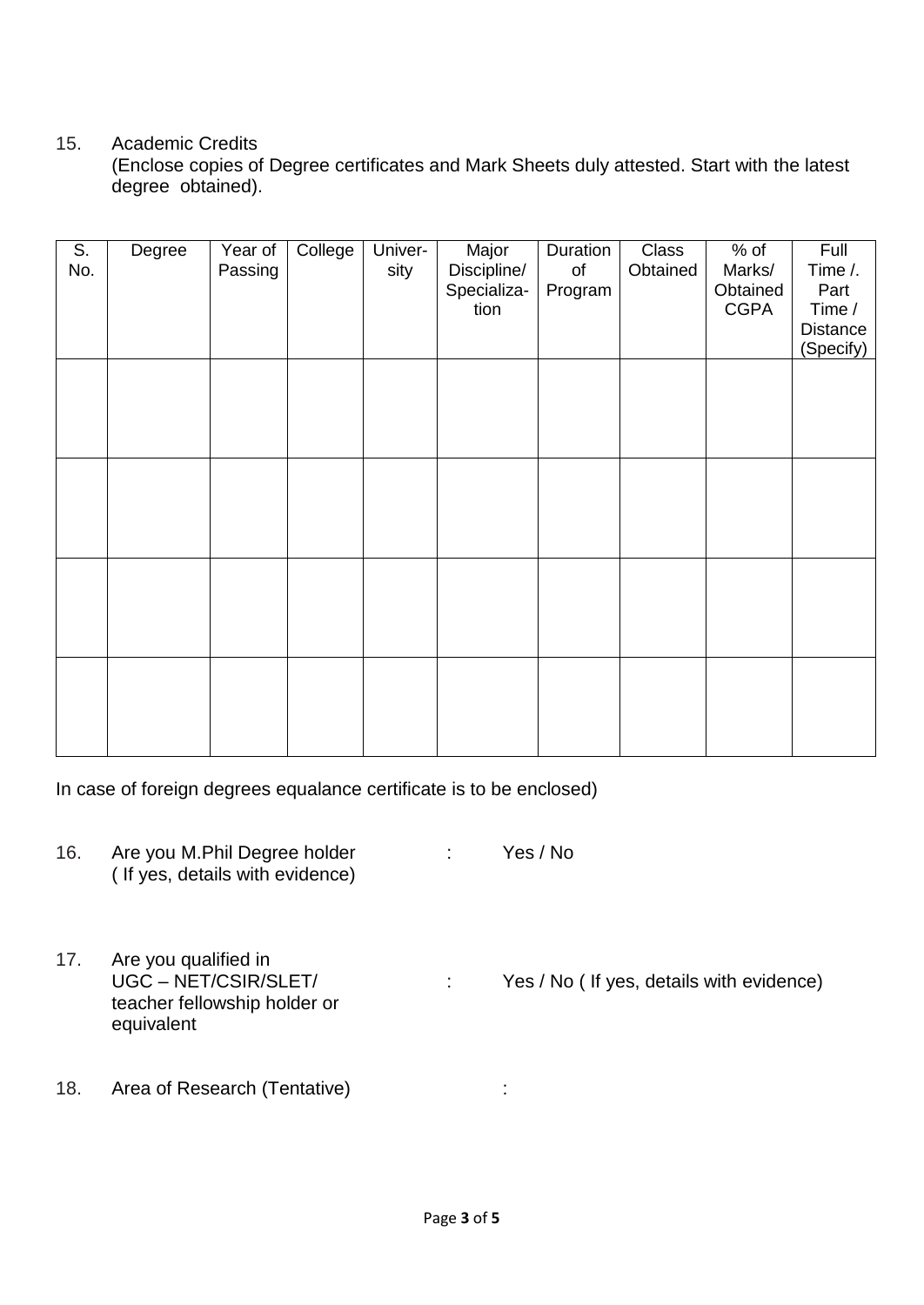### 19. Particulars of payment of Application Fee :

| Name of the Bank<br>& Branch | Demand Draft /<br>Banker's Cheque No. | Date | Amount |
|------------------------------|---------------------------------------|------|--------|
|                              |                                       |      |        |

Note: Application fee of Rs. 3,000/- need to be drawn in favour of **"MANJARI DEVI COLLEGE OF NURSING"**, payable at Bhubaneswar.

20. Declaration by the candidate

This is to certify that the particulars given above are correct and complete to the best of my knowledge and belief. I am aware that any wrong information or suppression of facts may result in punitive action in addition to cancellation of my candidature for admission to the programme irrespective of the status of my research work.

**Place :**

Date : **Canadidate: Date :** Signature of the Candidate: